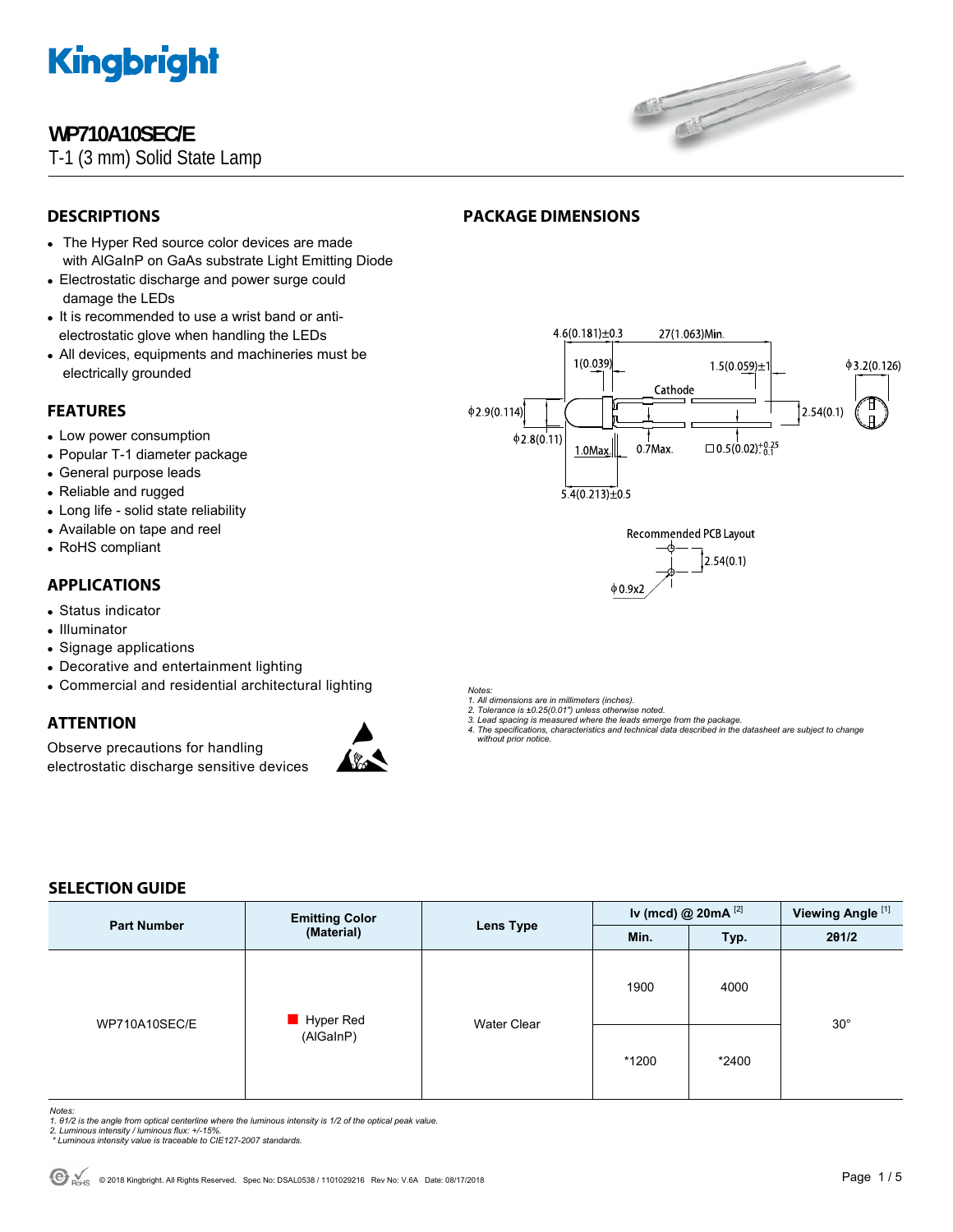#### **ELECTRICAL / OPTICAL CHARACTERISTICS at T<sub>A</sub>=25°C**

|                                                                                            |                            |                       | Value                    |                          | <b>Unit</b>           |
|--------------------------------------------------------------------------------------------|----------------------------|-----------------------|--------------------------|--------------------------|-----------------------|
| <b>Parameter</b>                                                                           | Symbol                     | <b>Emitting Color</b> | Typ.<br>Max.             |                          |                       |
| Wavelength at Peak Emission $I_F$ = 20mA                                                   | $\lambda_{\rm peak}$       | Hyper Red             | 630                      | $\overline{\phantom{0}}$ | nm                    |
| Dominant Wavelength $I_F = 20 \text{mA}$                                                   | $\lambda_{\text{dom}}$ [1] | Hyper Red             | 621                      | $\overline{\phantom{a}}$ | nm                    |
| Spectral Bandwidth at 50% Φ REL MAX<br>$I_F = 20mA$                                        | Δλ                         | Hyper Red             | 20                       | $\overline{\phantom{a}}$ | nm                    |
| Capacitance                                                                                | C                          | Hyper Red             | 25                       | $\overline{\phantom{a}}$ | pF                    |
| Forward Voltage $I_F$ = 20mA                                                               | $V_F$ <sup>[2]</sup>       | Hyper Red             | $\overline{c}$           | 2.5                      | $\vee$                |
| Reverse Current ( $V_R$ = 5V)                                                              | $I_R$                      | Hyper Red             | $\overline{\phantom{a}}$ | 10                       | uA                    |
| Temperature Coefficient of $\lambda_{peak}$<br>$I_F$ = 20mA, -10°C $\le T \le 85$ °C       | $TC_{\lambda peak}$        | Hyper Red             | 0.13                     | $\overline{\phantom{a}}$ | $nm$ <sup>o</sup> $C$ |
| Temperature Coefficient of $\lambda_{\text{dom}}$<br>$I_F$ = 20mA, -10°C $\le T \le 85$ °C | $TC_{\lambda dom}$         | Hyper Red             | 0.06                     | $\overline{\phantom{a}}$ | $nm$ <sup>o</sup> $C$ |
| Temperature Coefficient of $V_F$<br>$I_F$ = 20mA, -10°C $\leq T \leq 85$ °C                | $TC_V$                     | Hyper Red             | $-1.9$                   | $\overline{\phantom{0}}$ | $mV$ <sup>o</sup> $C$ |

*Notes:* 

1. The dominant wavelength (λd) above is the setup value of the sorting machine. (Tolerance λd : ±1nm. )<br>2. Forward voltage: ±0.1V.<br>3. Wavelength value is traceable to CIE127-2007 standards.<br>4. Excess driving current and

#### **ABSOLUTE MAXIMUM RATINGS at T<sub>A</sub>=25°C**

| <b>Parameter</b>                             | Symbol                   | Value               | Unit         |  |
|----------------------------------------------|--------------------------|---------------------|--------------|--|
| Power Dissipation                            | $P_D$                    | 75                  | mW           |  |
| Reverse Voltage                              | $V_R$                    | 5                   | V            |  |
| Junction Temperature                         | $T_{j}$                  | 115                 | $^{\circ}C$  |  |
| <b>Operating Temperature</b>                 | $T_{op}$                 | $-40$ to $+85$      | $^{\circ}$ C |  |
| Storage Temperature                          | $T_{\text{stg}}$         | $-40$ to $+85$      | $^{\circ}C$  |  |
| DC Forward Current                           | IF.                      | 30                  | mA           |  |
| Peak Forward Current                         | $I_{FM}$ <sup>[1]</sup>  | 195                 | mA           |  |
| Electrostatic Discharge Threshold (HBM)      | $\overline{\phantom{a}}$ | 3000                | $\vee$       |  |
| Thermal Resistance (Junction / Ambient)      | $R_{th}$ JA $^{[2]}$     | 450                 | °C/W         |  |
| Thermal Resistance (Junction / Solder point) | $R_{th}$ JS $^{[2]}$     | 245                 | °C/W         |  |
| Lead Solder Temperature <sup>[3]</sup>       |                          | 260°C For 3 Seconds |              |  |
| Lead Solder Temperature <sup>[4]</sup>       |                          | 260°C For 5 Seconds |              |  |

Notes:<br>1. 1/10 Duty Cycle, 0.1ms Pulse Width.<br>2. R<sub>th JA</sub> ,R<sub>th JS</sub> Results from mounting on PC board FR4 (pad size ≥ 16 mm<sup>2</sup> per pad).<br>3. 2mm below package base.<br>4. Smlative humidity levels maintained between 40% and 60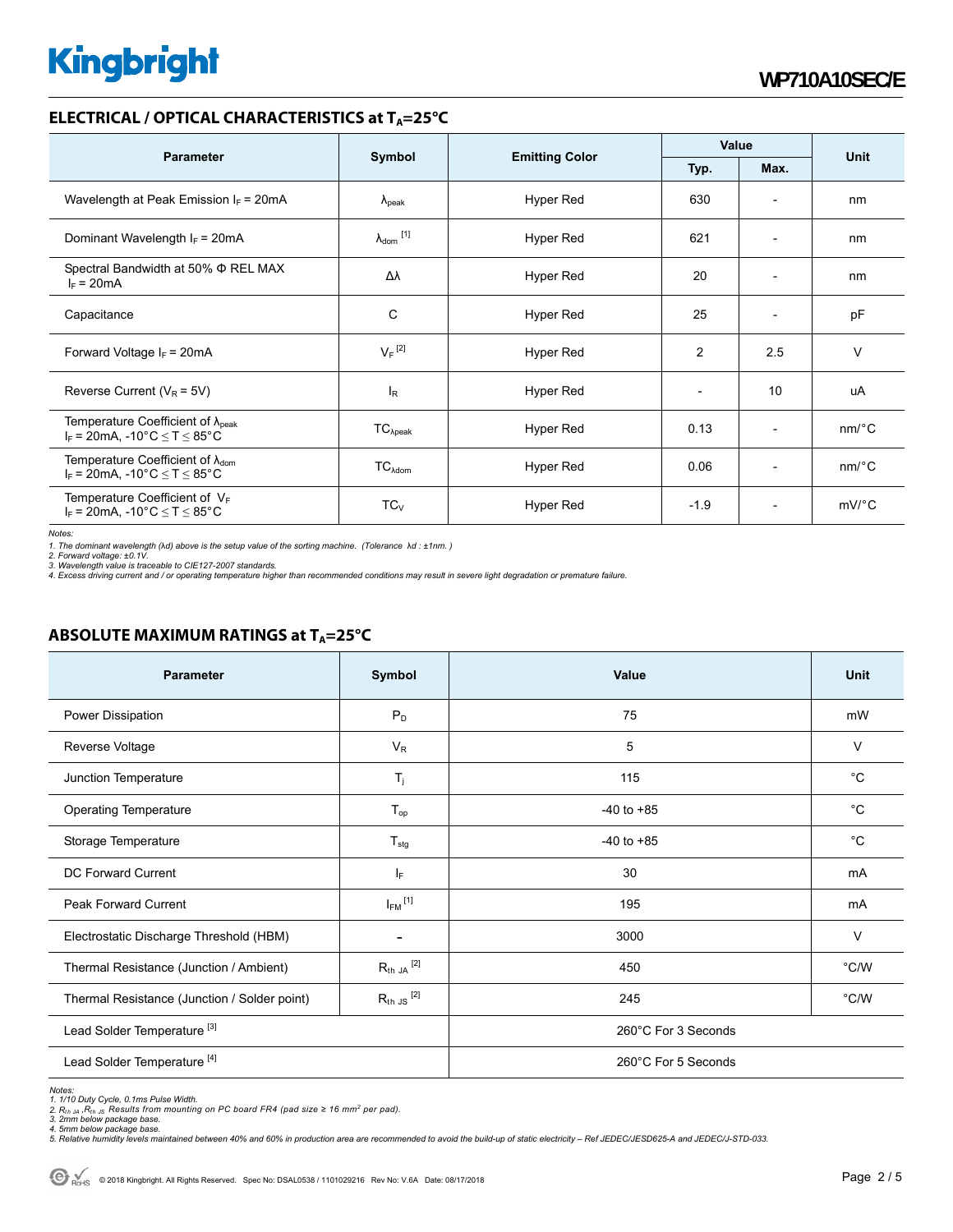### **TECHNICAL DATA**



#### **SPATIAL DISTRIBUTION**





#### **HYPER RED**



### $\Omega$ -40 -20 0 20 40 60 80 100 Ambient temperature (°C)

### **Ambient Temperature**



#### **RECOMMENDED WAVE SOLDERING PROFILE**

**PACKING & LABEL SPECIFICATIONS** 



0.0 0.5 1.0 1.5 2.0 2.5

0 10 20 30 40 50

Forward current (mA)

 $T_a = 25 °C$ 

**Luminous Intensity vs. Forward Current**

#### *Notes:*

- *1. Recommend pre-heat temperature of 105°C or less (as measured with a thermocouple attached to the LED pins) prior to immersion in the solder wave with a maximum solder bath temperature of 260°C*
- 
- 2. Peak wave soldering temperature between 245°C ~ 255°C for 3 sec (5 sec max).<br>3. Do not apply stress to the epoxy resin while the temperature is above 85°C.<br>4. Fixtures should not incur stress on the component when mount
- 
- *5. SAC 305 solder alloy is recommended. 6. No more than one wave soldering pass.*

#### Label Outside Label Kingbright Kingbright ,,,,,,,,,,,,,, 500pcs / Bag 40K / Box 20K / Box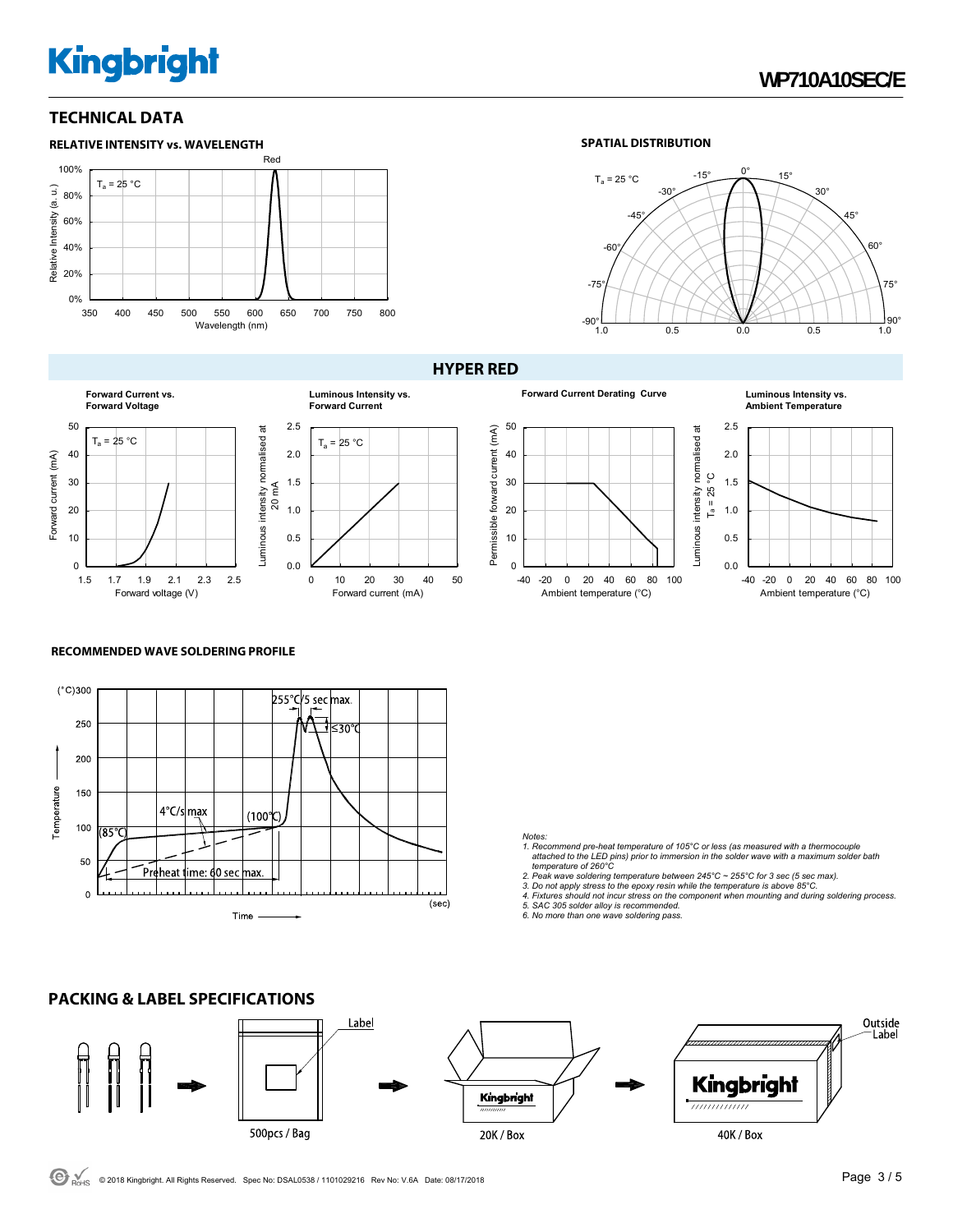

## **PRECAUTIONS**

#### **Storage conditions**

- 1. Avoid continued exposure to the condensing moisture environment and keep the product away from rapid transitions in ambient temperature.
- 2. LEDs should be stored with temperature  $\leq 30^{\circ}$ C and relative humidity < 60%.
- 3. Product in the original sealed package is recommended to be assembled within 72 hours of opening. Product in opened package for more than a week should be baked for 30 (+10/-0) hours at 85  $\sim$  100°C.

#### **LED Mounting Method**

FD.

 $(Fig. 1)$ 

Space

1. The lead pitch of the LED must match the pitch of the mounting holes on the PCB during component placement. Lead-forming may be required to insure the lead pitch matches the hole pitch. Refer to the figure below for proper lead forming procedures. *Note 1-3: Do not route PCB trace in the contact area between the* 

*leadframe and the PCB to prevent short-circuits.* 



2. When soldering wires to the LED, each wire joint should be separately insulated with heat-shrink tube to prevent short-circuit contact. Do not bundle both wires in one heat shrink tube to avoid pinching the LED leads. Pinching stress on the LED leads may damage the internal structures and cause failure.



- 3. Use stand-offs *(Fig.1)* or spacers *(Fig.2)* to securely position the LED above the PCB.
	- 4. Maintain a minimum of 3mm clearance between the base of the LED lens and the first lead bend *(Fig. 3 ,Fig. 4).*
	- 5. During lead forming, use tools or jigs to hold the leads securely so that the bending force will not be transmitted to the LED lens and its internal structures. Do not perform lead forming once the component has been mounted onto the PCB. *(Fig. 5 )*

.ED

 $(Fig. 2)$